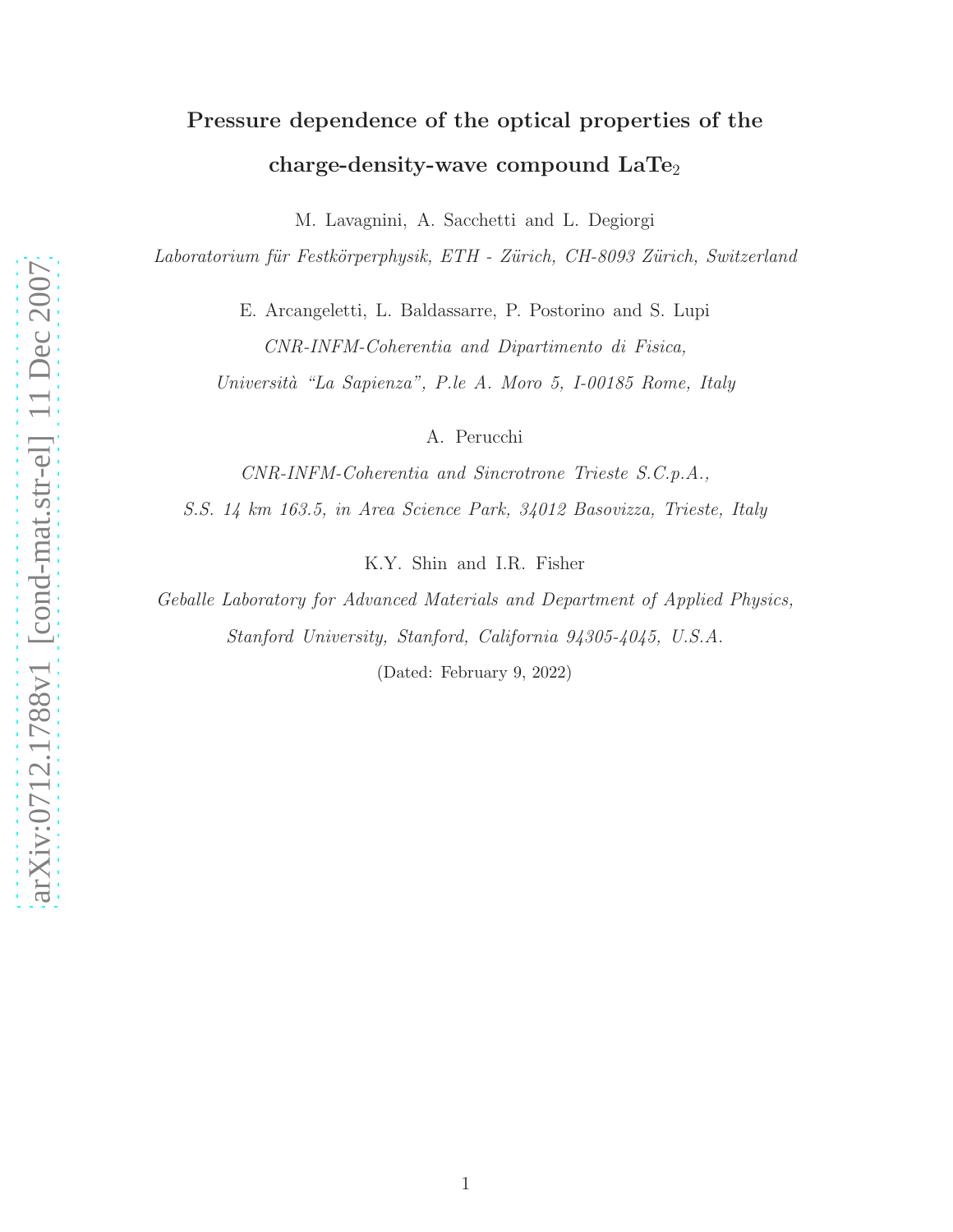## Abstract

We report the pressure dependence of the optical response of  $LaTe<sub>2</sub>$ , which is deep in the chargedensity-wave (CDW) ground state even at 300 K. The reflectivity spectrum is collected in the mid-infrared spectral range at room temperature and at pressures between 0 and 7 GPa. We extract the energy scale due to the single particle excitation across the CDW gap and the Drude weight. We establish that the gap decreases upon compressing the lattice, while the Drude weight increases. This signals a reduction in the quality of nesting upon applying pressure, therefore inducing a lesser impact of the CDW condensate on the electronic properties of  $LaTe<sub>2</sub>$ . The consequent suppression of the CDW gap leads to a release of additional charge carriers, manifested by the shift of weight from the gap feature into the metallic component of the optical response. On the contrary, the power-law behavior, seen in the optical conductivity at energies above the gap excitation and indicating a weakly interacting limit within the Tomonaga-Luttinger liquid scenario, seems to be only moderately dependent on pressure.

PACS numbers: 71.45.Lr,78.20.-e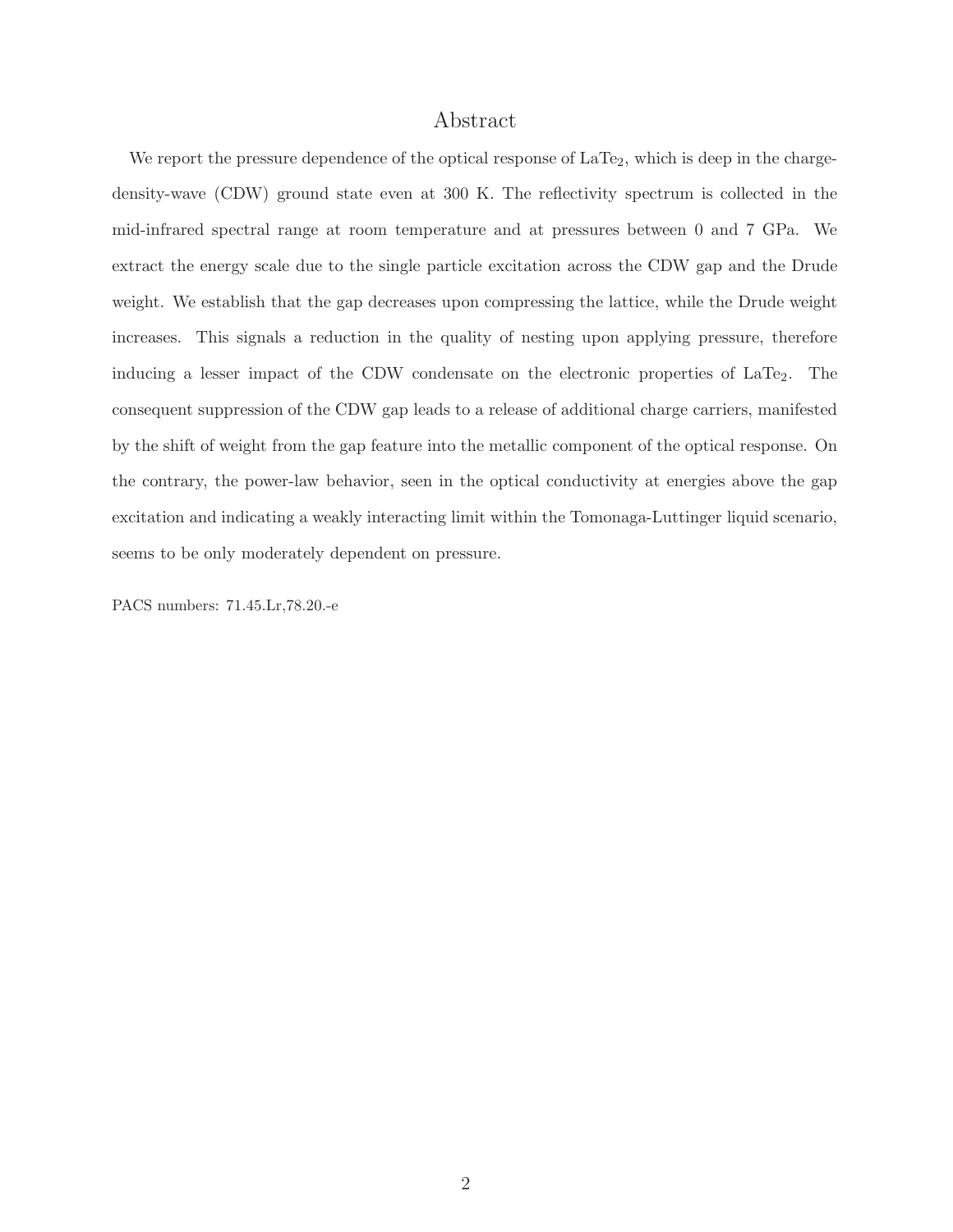#### I. INTRODUCTION

Peierls was the first, in the early sixties, to predict the formation of a charge-density-wave (CDW) ground state for one-dimensional (1D) metals, when turning on the electron-phonon interaction [\[1\]](#page-16-0). The CDW phase transition relates to a balance between electronic energy and lattice structural stability. For 1D metals it is energetically favorable to introduce a lattice distortion which, combined with a so-called Fermi-surface (FS) nesting, leads to a novel collective charge ordering. The formation of the CDW condensate implies the opening of a gap on FS and therefore the lowering of the overall electronic energy [\[1,](#page-16-0) [2\]](#page-16-1). Several families of materials, including the transition-metal di- and trichalcogenides, the molybdenum and tungsten oxides such as the blue and purple bronzes, and the organic charge transfer salts, were then discovered after Peierls' pioneering theoretical prediction and intensively studied over several decades [\[2,](#page-16-1) [3\]](#page-16-2).

The discovery of superconductivity at high temperature in the low-dimensional layeredlike cuprates also induces a revival of interest in the prototype CDW systems, because they provide excellent opportunities for theoretical investigation towards how strongly-correlated electron-phonon systems behave and how electron-phonon interaction affects the band structure. In this context the rare-earth polychalcogenide  $RTe_n$  (R stays for rare earth, and  $n=$ 2, 2.5 and 3) systems have attracted a great deal of interest, due to their intrinsic low dimensionality. These materials are also characterized by a layered structure, consisting of corrugated rare-earth-chalcogen slabs alternated with planar chalcogen square lattices (i.e., single layer for di- and double layer for tri-tellurides) [\[4](#page-16-3)]. This crystal structure shares some similar features with that of the cuprates, both in terms of the symmetry and also in terms of having two-dimensional layers which are responsible for the electronic properties and which are doped by interleaving block layers. The interest on these systems principally resides in the onset at high temperature of a CDW broken symmetry ground state  $|4|$ , driven by a suitable FS nesting. Furthermore, the astonishing discovery of a pressure-induced superconductivity state in  $Cer_{2}$  below 2.7 K [\[5](#page-16-4)] competing with a CDW phase (for which the critical temperature  $T_{CDW}$  has not yet been identified, but is certainly well above 300 K [\[4](#page-16-3), [6,](#page-16-5) [7](#page-17-0)]) and with a rather peculiar magnetic order  $(T_N \sim 4.3 \text{ K})$  [\[8\]](#page-17-1) lately attracted a lot of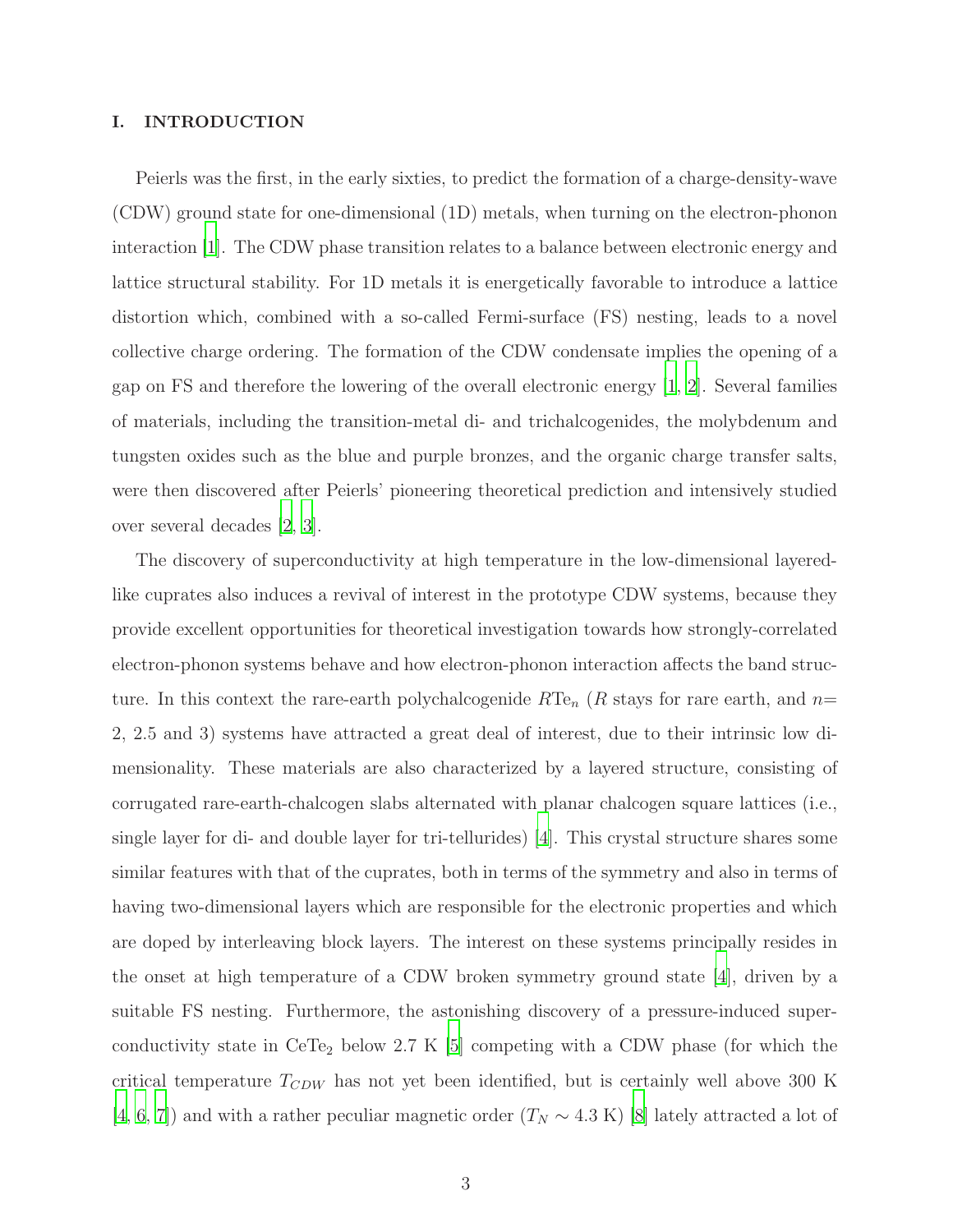attention. Such an interplay makes the tellurides an ideal playground in order to investigate the electronic properties with respect to the competition between CDW, magnetic order and superconductivity, and in a broader sense the consequences of the electrons' confinement in the 2D layered-like structure, as well.

Recently, we have intensively investigated the  $RTe_3$  and  $RTe_2$  series by optical means [\[9](#page-17-2), [10,](#page-17-3) [11](#page-17-4)]. Optical spectroscopic methods have been generally proven to be a powerful experimental tool in order to address the relevant absorption features associated to the CDW ground state [\[2,](#page-16-1) [3](#page-16-2)]. Our first optical reflectivity data on  $RTe_3$  ( $R=La$ , Ce, Nd, Sm, Gd, Tb and Dy), collected over an extremely broad spectral range, allowed us to observe both the Drude component and the single-particle peak, ascribed to the contributions due to the free charge carriers and to the excitation across the CDW gap, respectively [\[9](#page-17-2)]. We have then measured the pressure dependence of the optical reflectivity on  $CeTe<sub>3</sub>$  at 300 K (i.e., in the CDW state) [\[10](#page-17-3)]. Upon increasing the externally applied pressure the excitation due to the CDW gap decreases, in a quite equivalent manner when compressing the lattice by substituting large with small ionic radius rare-earth elements (i.e., by reducing the lattice constant a). Furthermore, the metallic (Drude) weight was found to be moderately enhanced with chemical pressure (i.e., along the rare earth series). These results demonstrate that chemical and applied pressure similarly affect the electronic properties and equivalently govern the onset of the CDW state in  $RTe<sub>3</sub>$ . The diminishing impact of the CDW condensate on the FS by reducing the lattice constant is actually the consequence of a quenching of the nesting conditions, driven by the modification of the electronic structure because of the lattice compression [\[9,](#page-17-2) [10\]](#page-17-3).

The latest optical investigation of the related rare-earth di-tellurides  $RTe<sub>2</sub>$  ( $R=$  La and Ce) confirms our previous findings on  $RTe_3$  [\[11](#page-17-4)]. We have extracted the energy for the CDW gap and found that the CDW collective state gaps a large portion of the Fermi surface. Moreover, it is worth mentioning that for both  $RTe_2$  and  $RTe_3$  series we observed a high frequency power-law behavior in the optical conductivity (i.e., at energies larger than the CDW gap) [\[9](#page-17-2), [11](#page-17-4)]. The latter result was found to be compatible with a scenario based on the Tomonaga-Luttinger liquid model for which direct electron-electron interactions and Umklapp processes play a role in the electron dynamics at high energies.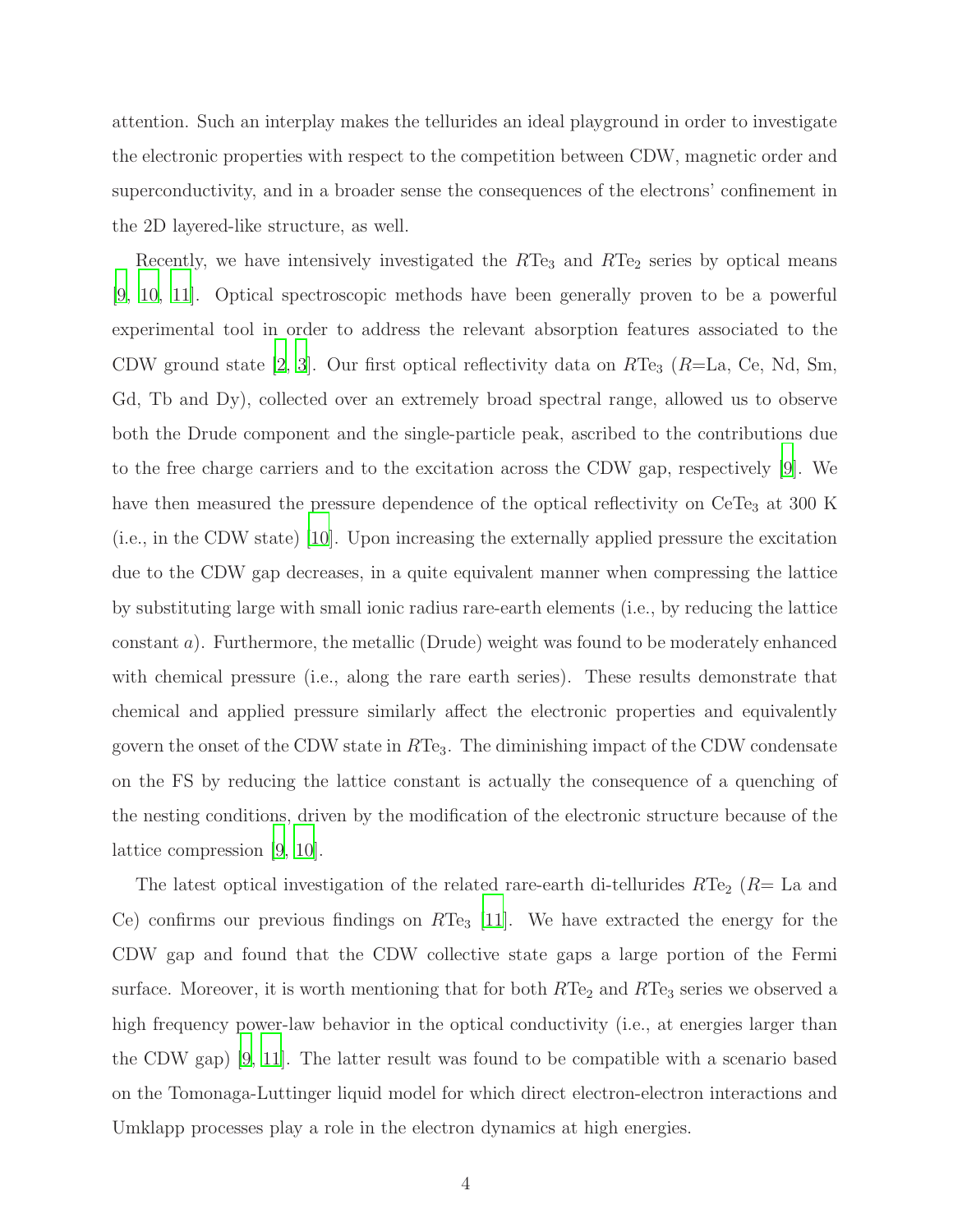While the single layer  $RTe_2$  share several common features and similar properties with the related bilayer  $RTe_3$  materials, there are also important differences. The lattice modulation is somewhat different for each member of the di-tellurides family but is essentially identical for all members of the tri-tellurides family, being characterized in that case by a single unidirectional wave vector. Moreover,  $RTe_3$  appears to be a line compound, whereas  $RTe_2$ is known to have a substantial width of formation. As a consequence, while single crystals of RTe<sup>3</sup> do not exhibit sample-to-sample variation, there is an appreciable difference in the resistivity of single crystals of  $RTe<sub>2</sub>$  even when taken from the same growth batch. Moreover, ARPES and thermodynamic experiments have pointed out the sensitive role played by perturbation, like Te vacancies, on the CDW state of  $RTe_2$  [\[6](#page-16-5)]. Such a sensitivity has been mainly associated with the observation that the nesting wave vectors, particularly in  $CeTe<sub>2</sub>$ , are somewhat poorly defined [\[6\]](#page-16-5). Therefore, the variation in the Te concentration for different members of the rare-earth di-tellurides makes a systematic study across the whole rare-earth series in  $RTe_2$  somewhat less meaningful than has been the case for the rare-earth tri-tellurides [\[9\]](#page-17-2). Besides the Te deficiencies, changes in the lattice constant may lead to subtle differences in the lattice modulation. Consequently, applied pressure might affect to some extent the electronic structure and the CDW condensate. Analogous to CeTe<sup>3</sup> [\[10\]](#page-17-3) pressure dependent optical investigations may be of great relevance. It is then instructive to establish a comparison between the physical properties of the two classes of rare-earth telluride compounds upon lattice compression.

In this paper, we present our optical results under externally applied pressure in LaTe<sub>2</sub>. First, we introduce the investigated material along with the technical details pertaining to the experiment. The data presentation as well as their thorough analysis will be followed by a discussion, primarily focusing the attention on the comparison between the optical properties of the rare-earth polychalcogenides.

### II. EXPERIMENT AND RESULTS

 $LaTe<sub>2</sub>$  single crystals were grown by slow cooling a binary melt so that they are as close to stoichiometry as possible [\[6\]](#page-16-5). Electron microprobe analysis, using elemental standards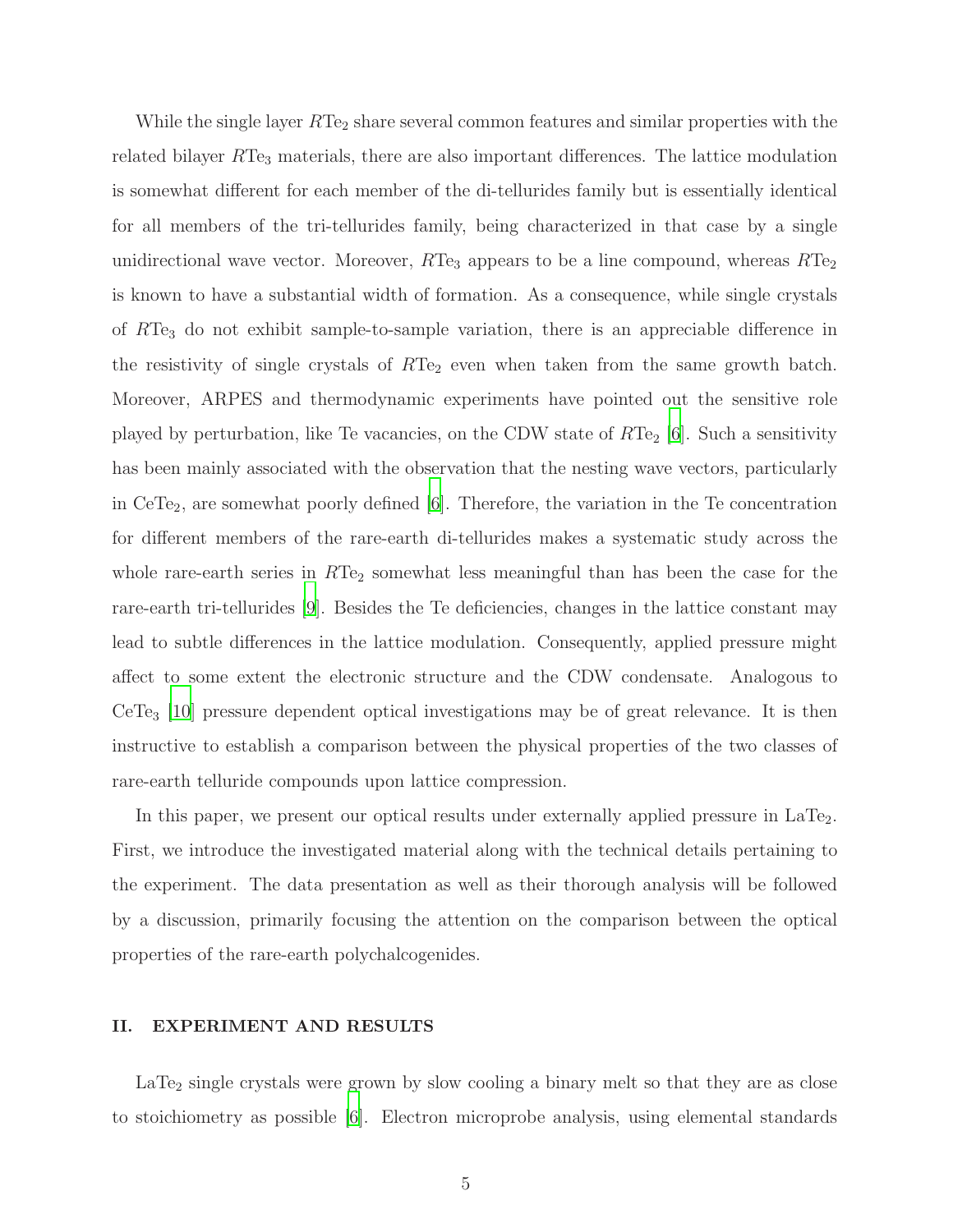with an uncertainty of  $+/- 0.03$  in the Te content, determines the precise composition of  $LaTe<sub>1.95</sub>$  for the investigated specimen (which we will indicate as  $LaTe<sub>2</sub>$  throughout the rest of the paper). Further details about the sample characterization can be found in Ref. [6.](#page-16-5)

A tiny piece of LaTe<sub>2</sub> (i.e., approximately  $50 \times 50 \ \mu \text{m}^2$ ) was cut from the same well characterized specimen previously used in Ref. [11](#page-17-4) and was placed on the top surface of a KBr pellet, pre-sintered in the gasket hole of the pressure cell. The gasket was made of stainless steel, 50  $\mu$ m thick under working conditions and with a 200  $\mu$ m diameter hole. A clamp-screw diamond anvil cell (DAC) equipped with high-quality type IIa diamonds (400  $\mu$ m culet diameter) was employed for generating high-pressure up to 7 GPa. Pressure was measured with the standard ruby-fluorescence technique [\[12](#page-17-5)].

Due to the metallic character of the sample, absorption measurements are not possible on this compound. Therefore, we carried out optical reflectivity measurements exploiting the high brilliance of the SISSI infrared beamline at ELETTRA synchrotron in Trieste [\[13\]](#page-17-6). The incident and reflected light were focused and collected by a cassegrainian-based optical microscope equipped with a HgCdTe (MCT) detector and coupled to a Bruker Michelson interferometer equipped with KBr and  $\text{CaF}_2$  beamsplitter, which allows to explore the 600-11000 cm<sup>-1</sup> spectral range. In contrast to our previous optical study of CeTe<sub>3</sub> under pressure [\[10\]](#page-17-3), it was possible to obtain here high quality spectra of the gasket. This has important implications, as discussed below, towards a robust determination of the reference signal and of the correct shape and value of the reflectivity inside the DAC. At each pressure, we therefore measured the light intensity reflected by the sample  $I_S(\omega)$  and by the (steel) gasket  $I_G(\omega)$ , obviously at the diamond-specimen interface for both measurements. We thus obtain the quantity  $R_G^S(\omega) = I_S(\omega)/I_G(\omega)$ , so that  $I_G(\omega)$  is acting here as reference signal. Measuring the reflected intensity of the gasket at each pressure runs allows us to monitor the variations in the light intensity due to the smooth depletion of the current in the synchrotron storage ring. The final spectra as a function of pressure were then achieved by multiplying each measured curves by a pressure-independent factor. This latter scaling factor is chosen in such a way so that the final spectra match with the expected  $R(\omega)$  at zero pressure inside the cell. The expected  $R(\omega)$  at ambient pressure of LaTe<sub>2</sub> (inset of Fig. 1) is calculated from the complex refractive index at zero pressure [\[11\]](#page-17-4) and assuming the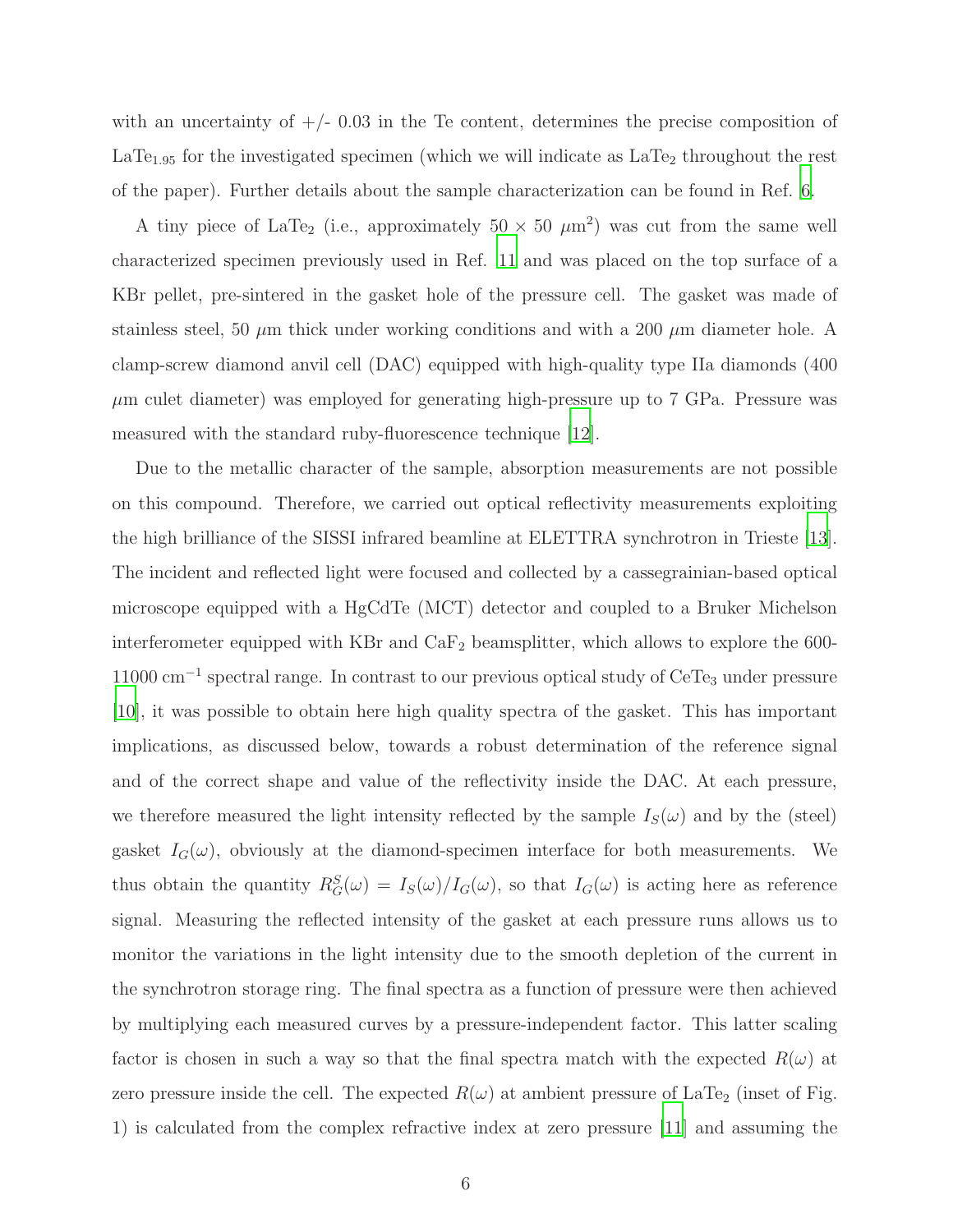

FIG. 1: (color online) Pressure dependence of  $R(\omega)$  in the mid-infrared spectral range of LaTe<sub>2</sub> at 300 K. The arrow indicates the trend of the reflectivity data upon increasing pressure. The  $R(\omega)$ points in the energy interval of the diamond absorption (i.e.,  $1700-2300$  cm<sup>-1</sup>) have been omitted. The thin dotted lines are fits to the data within the Lorentz-Drude (LD) approach (see text). The inset displays the reflectivity spectrum measured in air from the far infrared up to the ultraviolet together with its LD fit which reproduces in great details the measured  $R(\omega)$  at ambient pressure [\[11\]](#page-17-4). The expected reflectivity inside the diamond anvil cell at zero pressure [\[16](#page-17-7)] is reproduced, as well. The arrow is here pointing out the depletion at about  $5000 \text{ cm}^{-1}$ , signaling the onset of the gap absorption.

sample inside the DAC [\[14,](#page-17-8) [15,](#page-17-9) [16\]](#page-17-7). The resulting scaling factor is purely instrumental and corrects possible diffraction effects, induced by non-perfectly flat shape of the sample as well as the underestimation of the reference steel signal. We furthermore emphasize, that the reflectivity  $R_G(\omega) = I_G(\omega)/I_{Au}(\omega)$  of steel  $(I_{Au}$  being the light intensity reflected by gold) is weakly frequency dependent in the spectral range of interest here. We have checked that the correction of  $R_G^S(\omega)$  by  $R_G$  (i.e.,  $R_G^S * R_G$ ) does not change the shape of the resulting final spectra, but just renormalized them. In fact, the correction by  $R_G$  is already fully encountered by the subsequent rescaling of  $R_G^S$  to the expected reflectivity level inside the pressure cell (Fig. 1).

Figure 1 displays the pressure dependence of  $R(\omega)$  between  $10^3$  and  $1.1 \times 10^4$  cm<sup>-1</sup>, where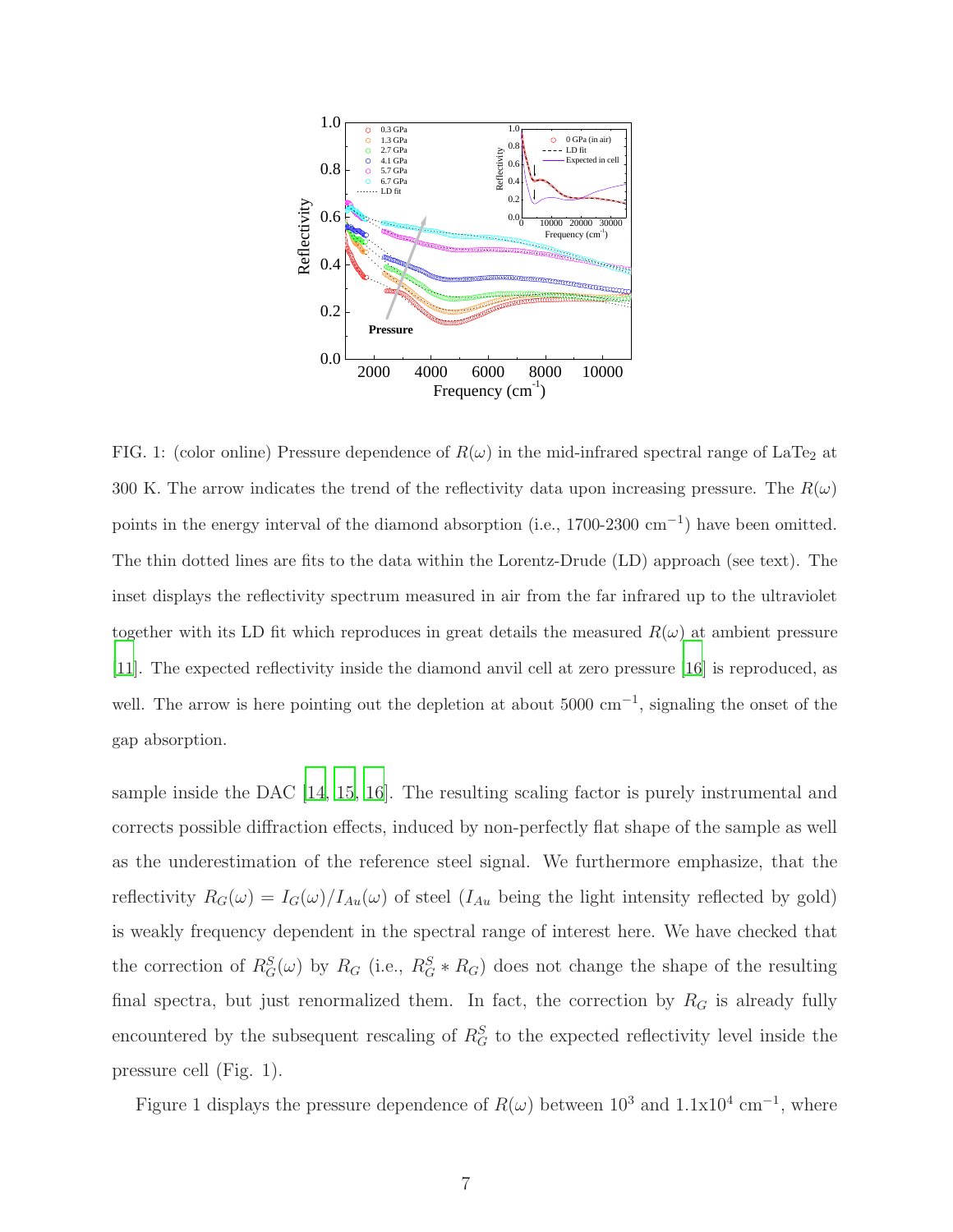the strong diamond absorption around 2000  $cm^{-1}$  has been cut out from the spectra, while its inset gives an overall view of  $R(\omega)$  at ambient pressure as reproduced from Ref. [11.](#page-17-4) It is worth noting that the light spot was precisely limited (by means of apertures) to the sample area. In contrast to our first pressure-dependent optical investigation on CeTe<sub>3</sub> [\[10](#page-17-3)], the  $R(\omega)$ spectra of  $LaTe<sub>2</sub>$  are remarkably smooth and do not display any evidence for interference pattern (between the diamond windows) because of diffused light. The low pressure  $R(\omega)$ reproduces the depletion around 5000 cm<sup>−</sup><sup>1</sup> , already observed at ambient pressure (arrow in the inset of Fig. 1) [\[11\]](#page-17-4) and ascribed to the onset of the CDW gap excitation. The striking feature in Fig. 1 is the progressive increase with increasing pressure of the reflectivity signal, accompanied by the filling-in of the deep minimum in  $R(\omega)$  at about 5000 cm<sup>-1</sup>.

### III. ANALYSIS

In order to extract the optical conductivity from the pressure-dependent reflectivity spectra, we must carry out a Kramers-Kronig (KK) analysis. The application of this method is, however, not trivial because the measured reflectivity spectra cover a limited frequency range, and the standard KK relation between the reflectivity and phase needs to be corrected when it is applied to the sample-diamond interface and the necessary correction term contains an a priori unknown parameter [\[17](#page-17-10), [18](#page-17-11)].

For the KK analysis the measured  $R(\omega)$  on LaTe<sub>2</sub> needs first to be extrapolated to lower and higher frequencies and interpolated within the diamond absorption range (1700-  $2300 \text{ cm}^{-1}$ ). Figure 2 highlights the undertaken steps to achieve this goal. First of all, we recall that the complete absorption spectrum of  $LaTe<sub>2</sub>$  from the far infrared up to the ultraviolet at ambient pressure can be well reproduced within the Lorentz-Drude approach [\[11\]](#page-17-4). It consists in fitting the dielectric function by the following expression [\[14,](#page-17-8) [15](#page-17-9)]:

$$
\tilde{\epsilon}(\omega) = \epsilon_1(\omega) + i\epsilon_2(\omega) =
$$
\n
$$
= \epsilon_{\infty} - \frac{\omega_p^2}{\omega^2 + i\omega\gamma_D} + \sum_j \frac{S_j^2}{\omega^2 - \omega_j^2 - i\omega\gamma_j},
$$
\n(1)

where  $\epsilon_{\infty}$  is the optical dielectric constant,  $\omega_p$  and  $\gamma_D$  are the plasma frequency and the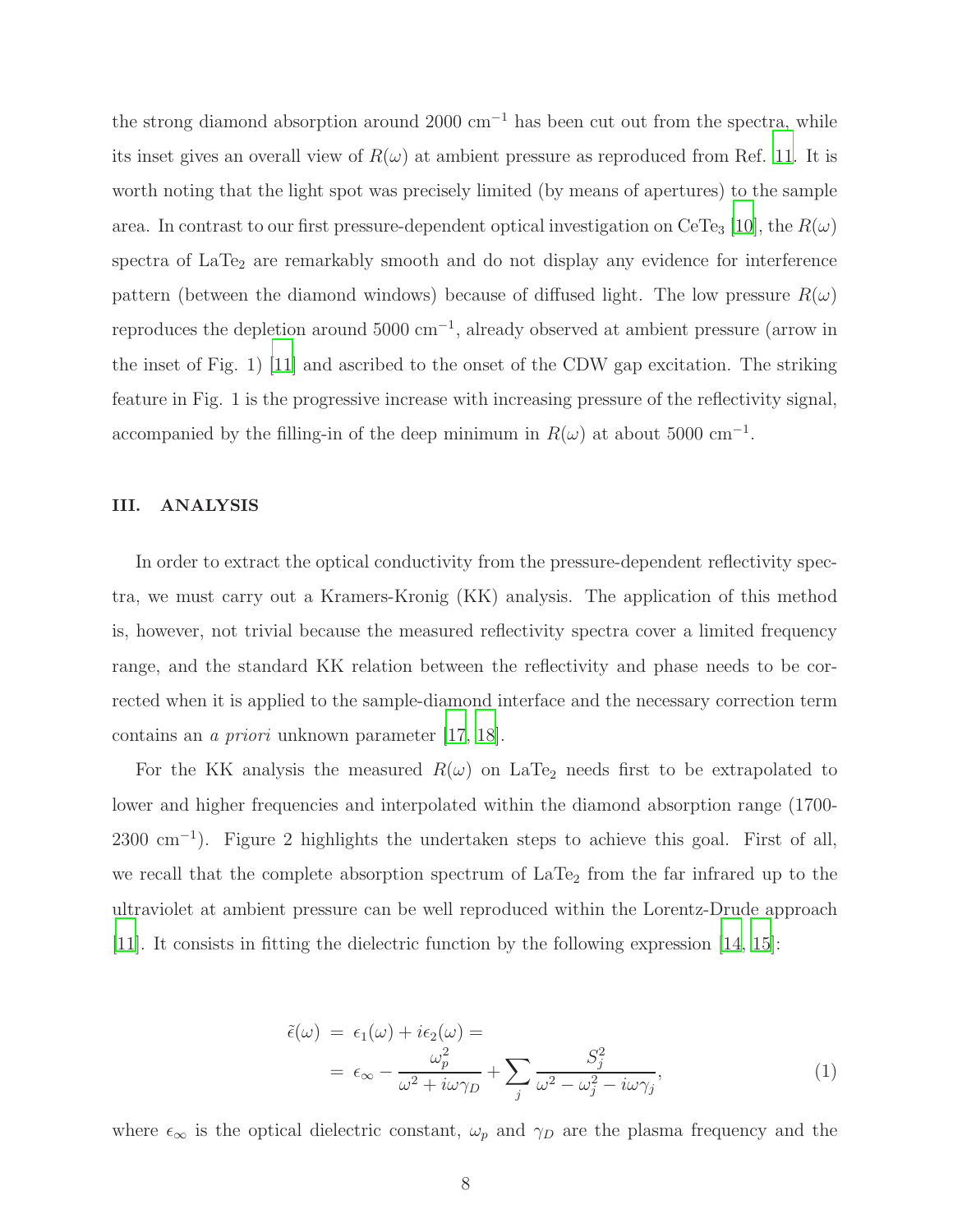width of the Drude peak, whereas  $\omega_j$ ,  $\gamma_j$ , and  $S_j^2$  $j<sup>2</sup>$  are the center-peak frequency, the width, and the mode strength for the  $j$ -th Lorentz harmonic oscillator (h.o.), respectively. The knowledge of  $\tilde{\epsilon}(\omega)$  gives us access to all optical functions and finally allows us to reproduce the measured  $R(\omega)$  spectra. The optical properties of  $RTe<sub>2</sub>$  at ambient pressure are well described by one Drude term for the metallic component and three Lorentz h.o.'s accounting for the broad mid-infrared feature, then ascribed to the single particle peak excitation. One additional h.o. is also considered in the fit procedure in order to mimic the onset of the electronic interband transitions (see inset of Fig. 2 in Ref. [11](#page-17-4)). The fit quality over the entire spectral range is remarkably good, as shown in the inset of Fig. 1 for our  $LaTe<sub>2</sub>$ sample [\[11\]](#page-17-4).

Using the same number of fit components as at ambient pressure [\[11](#page-17-4)], we can also reproduce the  $R(\omega)$  spectra under pressure. We directly fit  $R(\omega)$  in the measured spectral range (Fig. 1), using eq. (1) and obviously accounting for the sample inside the DAC [\[16\]](#page-17-7). Even though we address a limited energy interval, we are able to achieve a rather precise fit of  $R(\omega)$  as a function of pressure (thin dotted lines in Fig. 1). This phenomenological approach also enables us to extrapolate the  $R(\omega)$  spectra beyond the experimentally available energy range and to even interpolate  $R(\omega)$  in the energy region of the diamond absorption. Such an extrapolation at lower and higher energies is shown, as an example, for the data at 1.3 GPa in Fig. 2a. The related optical conductivity  $\sigma_1(\omega)$  at 1.3 GPa, calculated within the Lorentz-Drude fit, is displayed in Fig. 2b, along with its own fit components.

The precise shape of  $\sigma_1(\omega)$  and its peculiar frequency dependence, including the possible power-law behavior at high frequencies discussed below, are sensitively governed by subtle changes of the measured  $R(\omega)$ . The Lorentz-Drude reconstruction of  $\sigma_1(\omega)$  is then not enough, since  $\sigma_1(\omega)$  calculated within this phenomenological method might suffer to some extent from the constraints, imposed by the use of Lorentz h.o.'s. We therefore perform reliable KK transformations, following the procedure successfully employed by Pashkin et al. for the organic Bechgaard salt  $(TMTTF)_2AsF_6$  [\[17\]](#page-17-10). The KK relation for the phase  $\phi$  of the reflectivity  $R(\omega)$  has the following form [\[18](#page-17-11), [19](#page-17-12)]:

$$
\phi(\omega_0) = -\frac{\omega_0}{\pi} P \int_0^{+\infty} \frac{\ln R(\omega)}{\omega^2 - \omega_0^2} d\omega + \left[ \pi - 2 \arctan \frac{\omega_\beta}{\omega_0} \right],\tag{2}
$$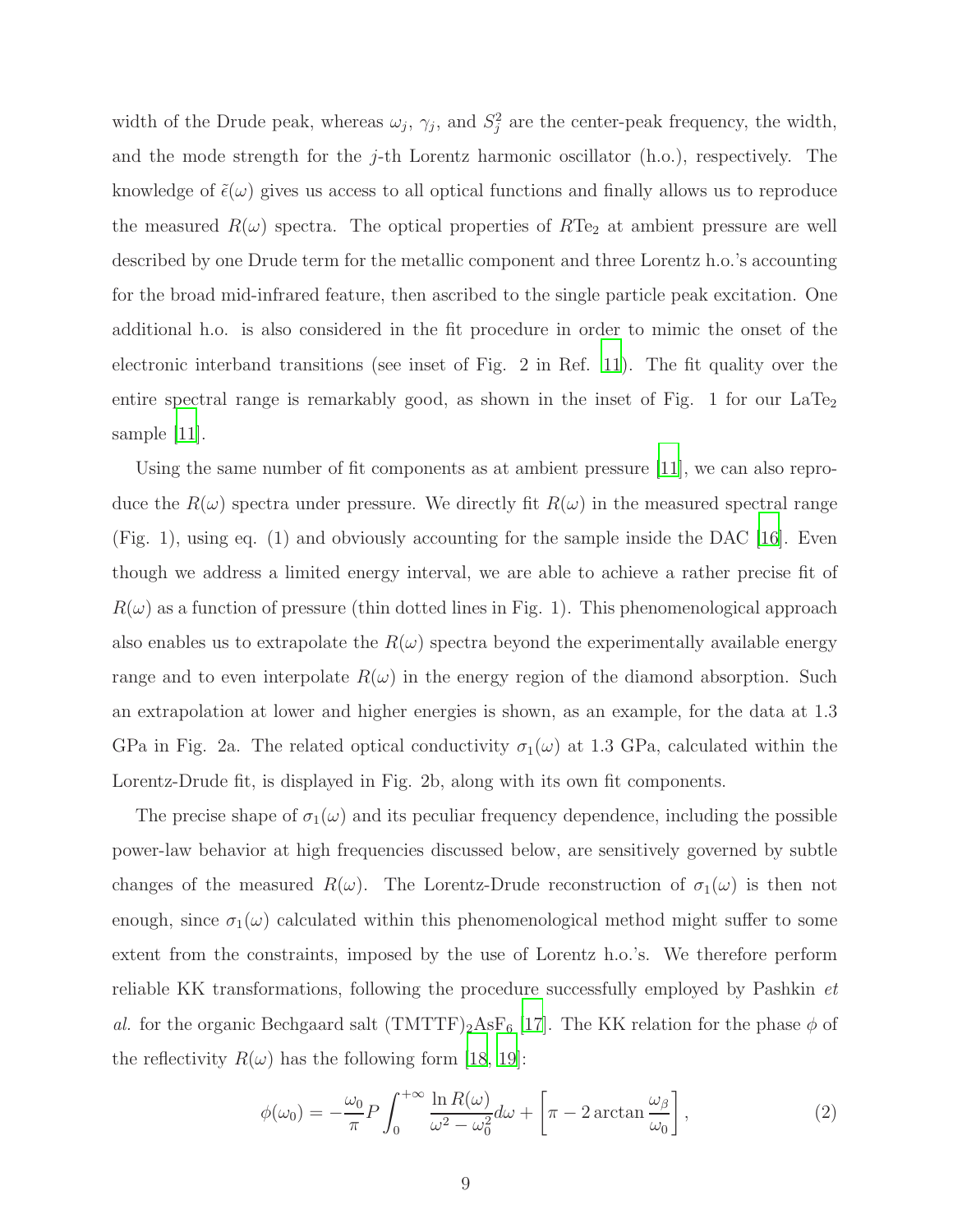

FIG. 2: (color online) (a) Measured  $R(\omega)$  of LaTe<sub>2</sub> at 1.3 GPa and its extension based on the Lorentz-Drude (LD) fit (see text). (b) Real part  $\sigma_1(\omega)$  of the complex optical conductivity achieved through Kramers-Kronig (KK) transformation of the spectrum in panel (a) and its reproduction within the Lorentz-Drude fit. The fit components are displayed, as well. The dashed vertical lines in panel (b) highlight the spectral range, where the original  $R(\omega)$  data were collected. The inset in panel (a) shows three different extrapolations of  $R(\omega)$  at high frequencies (see text), while the inset in panel (b) reproduces the corresponding  $\sigma_1(\omega)$ , plotted on a bi-logarithmic scale. The power-law behavior  $(\sigma_1(\omega) \sim \omega^{\eta})$  at frequencies above 6000 cm<sup>-1</sup> is unaffected by the various extrapolations and  $\eta \sim -1$  with a variation of about  $\pm 0.1$  for the three extrapolations.

where  $\omega_{\beta}$  is the position of the reflectivity pole on the imaginary axis in the complex frequency plane. In case of measurements on the sample-air interface,  $\omega_{\beta}$  tends towards infinity and the second term vanishes. For the sample-diamond interface the second term must, however, be taken into account. The criterium for the proper value of  $\omega_{\beta}$  is the agreement between the optical conductivity obtained by the KK analysis and that from the initial fit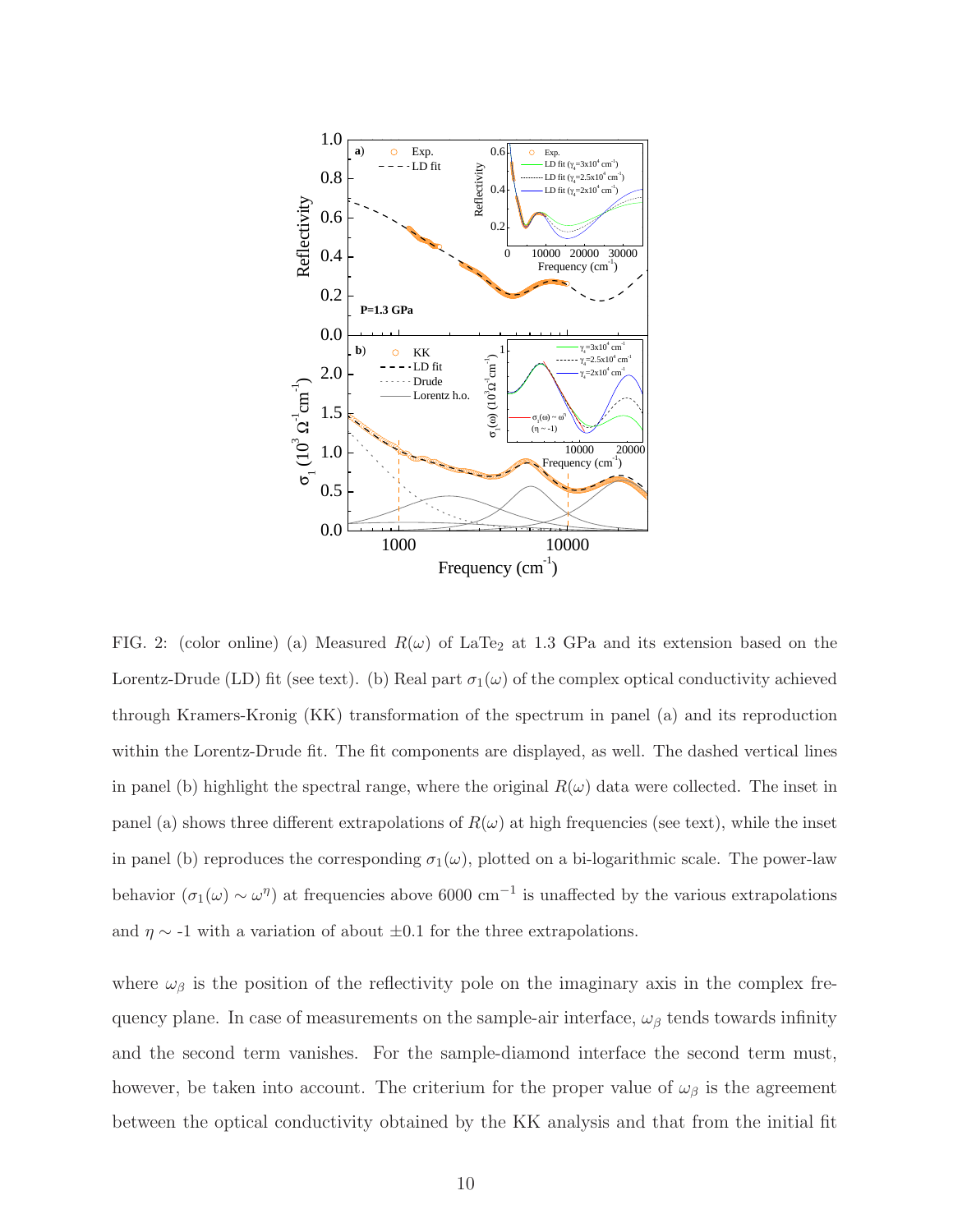| P(GPa) | $\omega_{\beta}(cm^{-1})$ | $\omega_{SP}(cm^{-1})$ | $\omega_p(cm^{-1})$ | $\Phi$ | $\eta$ |
|--------|---------------------------|------------------------|---------------------|--------|--------|
| 0.3    | 8000                      | 4754                   | 7656                | 0.16   | $-1.1$ |
| 1.3    | 8500                      | 4206                   | 8953                | 0.21   | $-1.0$ |
| 2.7    | 9600                      | 4316                   | 9053                | 0.16   | $-0.7$ |
| 4.1    | 9800                      | 3528                   | 10510               | 0.22   | $-0.8$ |
| 5.7    | 12350                     | 2425                   | 14000               | 0.26   | $-1.0$ |
| 6.7    | 11500                     | 2285                   | 15000               | 0.36   | $-1.0$ |

TABLE I: Pressure dependence of the reflectivity energy pole  $\omega_{\beta}$ , the single particle peak  $\omega_{SP}$ , the plasma frequency  $\omega_p$ , the fraction  $\Phi$  of the ungapped Fermi surface and the power-law exponent  $\eta$ .

[\[17\]](#page-17-10).

Figure 2b well illustrates the self-consistency of the applied data analysis for the 1.3 GPa data. The comparison between the  $\sigma_1(\omega)$  spectra, obtained first through KK transformation of the extended  $R(\omega)$  data of Fig. 2a and second from the direct Lorentz-Drude fit, is indeed astonishingly good and well emphasizes the reliability of this procedure. Table I summarizes for all studied pressures the  $\omega_{\beta}$  values, which allow the best agreement between the Lorentz-Drude calculation of  $\sigma_1(\omega)$  and the output of the KK transformations.

We also took great care to check the effect of the high frequency extrapolations of the measured  $R(\omega)$ ; a rather sensitive issue when applying the KK analysis. The inset of Fig. 2a shows  $R(\omega)$  at 1.3 GPa with three different extrapolations, which have been ad hoc manipulated by changing the width of the fourth h.o. at  $\omega_4 \sim 1.2 \times 10^4$  cm<sup>-1</sup>. The first extrapolation considers  $\gamma_4 = 2.5 \times 10^4$  cm<sup>-1</sup> for the fourth h.o., which also corresponds to the best fit of the measured  $R(\omega)$  (dashed line in the main panel of Fig. 2a). The other two extrapolations were obtained with  $\gamma_4 = 2 \times 10^4$  and  $3 \times 10^4$  cm<sup>-1</sup>, respectively [\[20](#page-17-13)]. The resulting altered  $R(\omega)$  at high frequencies smoothly joins the rest of the (measured)  $R(\omega)$ signal at about  $10^4 \text{ cm}^{-1}$ . The inset of Fig. 2b compares the real part  $\sigma_1(\omega)$  of the complex optical conductivity obtained by the KK transformations of the  $R(\omega)$  spectra with the three different extrapolations (inset of Fig. 2a). Due to the rather local character of the KK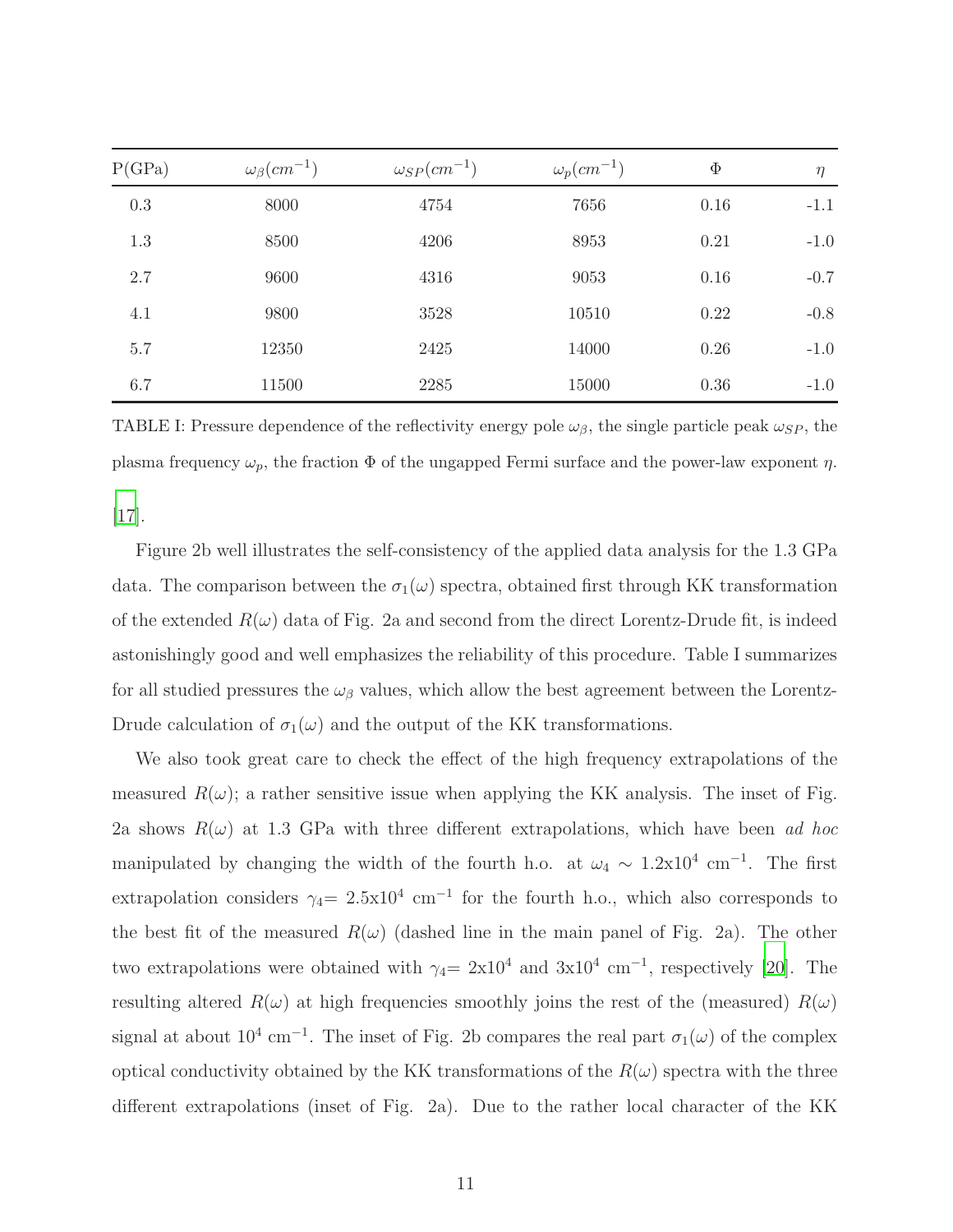

FIG. 3: (color online) Real part  $\sigma_1(\omega)$  of the complex optical conductivity of LaTe<sub>2</sub> at various pressures, plotted on a bi-logarithmic scale. The arrows indicate the position of  $\omega_{SP}$  (eq. (3)). The power-law behavior  $(\sigma_1(\omega) \sim \omega^{\eta})$  is also displayed with the resulting exponent  $\eta$ .

transformations, the final result is less affected by the extrapolations of  $R(\omega)$  at frequencies above 10<sup>4</sup> cm<sup>-1</sup> and their impact on the frequency dependence of  $\sigma_1(\omega)$  below 10<sup>4</sup> cm<sup>-1</sup> is very moderate. The  $\sigma_1(\omega)$  spectra are almost identical and start to deviate from each other at the very upper end of the measured spectral range. This also means that we can trust our data and the corresponding KK analysis all the way up to the high frequency limit of about  $\omega \sim 1.1 \times 10^4$  cm<sup>-1</sup>, reached in our experiment. We have also considered other (more crude) routes to artificially extrapolate  $R(\omega)$  at high frequencies (e.g., by simply multiplying the spectra above  $10^4 \text{ cm}^{-1}$  by a factor), reaching however similar conclusions.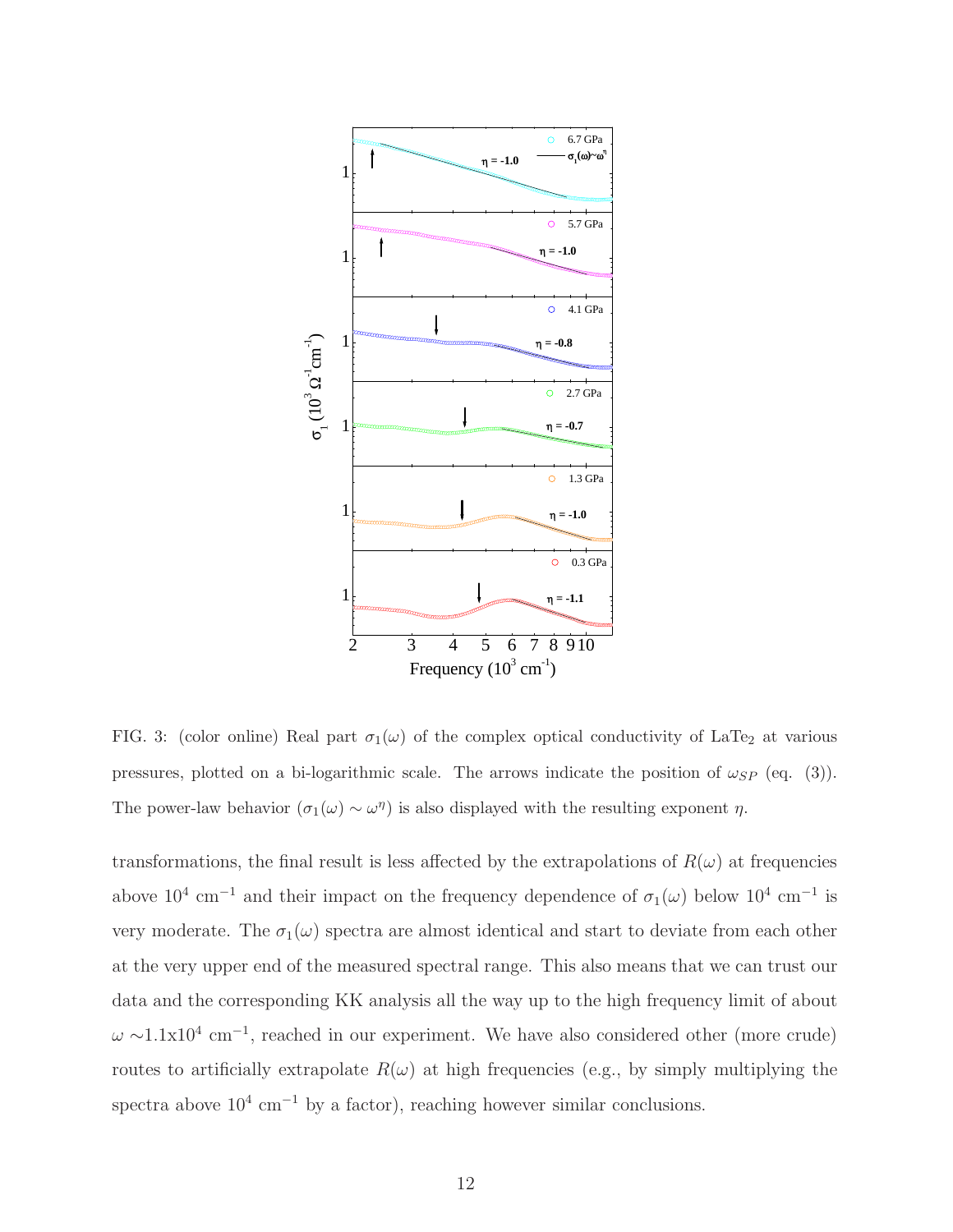#### IV. DISCUSSION

The optical conductivity at all measured pressures is shown in Fig. 3 in the spectral range  $2x10^3 \leq \omega \leq 1.2x10^4$  cm<sup>-1</sup>, which essentially lies within the energy interval (vertical dashed lines in Fig. 2b) covered by the measurement of  $R(\omega)$  under pressure. Particularly at low pressures, two main features are immediately well recognized: the low frequency spectral weight and the mid-infrared absorption, peaked at about 6000 cm<sup>-1</sup>. Indeed, the finite optical conductivity below 3000 cm<sup>−</sup><sup>1</sup> signals the onset of an effective metallic contribution, which is associated to the Drude response. According to the arguments and experimental evidences presented in Ref. [11](#page-17-4), we ascribe the mid-infrared absorption to the single particle peak excitation across the CDW gap. The application of pressure causes a gradual shift of the mid-infrared feature to lower frequencies in  $\sigma_1(\omega)$ , so that it progressively merges into the high frequency tail of the metallic (Drude) response. This pairs with the already anticipated behavior of  $R(\omega)$  (Fig. 1), where the depletion at about 5000 cm<sup>-1</sup> disappears with increasing pressure. The trend in  $\sigma_1(\omega)$  bears a striking similarity with what has been recognized in previous data about the chemical and applied pressure dependence of the optical properties in the related  $RTe_3$  compounds [\[9](#page-17-2), [10](#page-17-3)].

It is instructive to extract the relevant energy scales shaping the absorption spectrum: the single particle peak frequency  $\omega_{SP}$ , due to the excitations across the CDW gap, and the Drude plasma frequency  $\omega_p$ . To this end, we exploit the output of the Lorentz-Drude fit to our spectra, described above. In our previous investigation of the pressure dependence of  $R(\omega)$  in CeTe<sub>3</sub> [\[10\]](#page-17-3), we failed to collect data below the diamond absorption at about  $2000 \text{ cm}^{-1}$ . In LaTe<sub>2</sub> on the contrary, we could extend the measurable spectral range of  $R(\omega)$  even in the interval between 1000 and 1700 cm<sup>-1</sup>. This helps in order to better pin down the fit of the Drude component to the measured data set, allowing this way a more realistic estimation of  $\omega_p$  under pressure. Consequently, the Lorentz-Drude fit permits us to establish, how the spectral weight (which is proportional to  $\omega_n^2$  $_p^2$  for the Drude term and to  $S_i^2$  $j<sup>2</sup>$  for the Lorentz h.o.) is distributed among the various components (Fig. 2b and 3). The plasma frequency  $\omega_p$  is listed in Table I.

Analogous to our recent optical investigations on  $RTe_2$  and  $RTe_3$  [\[9,](#page-17-2) [10](#page-17-3), [11\]](#page-17-4), we then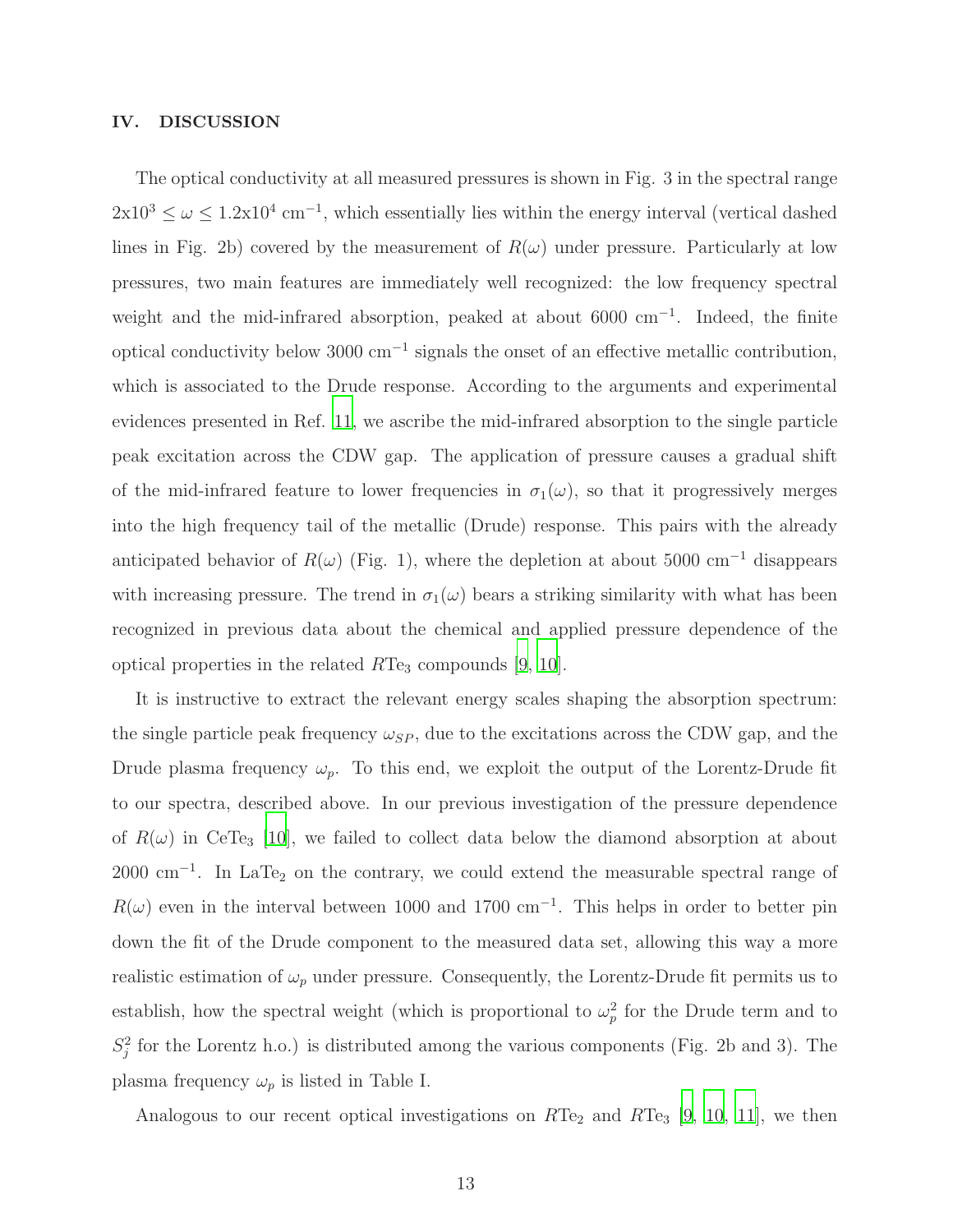define the average weighted energy  $\omega_{SP}$  as follows:

$$
\omega_{SP} = \frac{\sum_{j=1}^{3} \omega_j S_j^2}{\sum_{j=1}^{3} S_j^2}.
$$
\n(3)

The sum is over the first three h.o.'s.  $\omega_{SP}$  is reported in Table I [\[21](#page-17-14)] and its position is also indicated by the arrows in Fig. 3. The decrease of  $\omega_{SP}$  with pressure confirms the qualitative observation, made above, about the merging of the mid-infrared feature into the Drude component of  $\sigma_1(\omega)$ . It is worthwhile to compare the pressure dependence of  $\omega_{SP}$  for LaTe<sub>2</sub> with that of CeTe<sub>3</sub> [\[10](#page-17-3)]. Such a comparison is shown in Fig. 4, which also displays  $\omega_{SP}$  for the rare-earth tri-telluride series (i.e., chemical pressure) [\[9](#page-17-2)]. To allow this comparison we plot  $\omega_{SP}$  as a function of the lattice constant a. We note that since the pressure dependence of the lattice parameters of  $LaTe<sub>2</sub>$  is not known, we must rely on the crude but effective approach based on the Murnaghan equation [\[22,](#page-17-15) 23], already applied for  $CeTe<sub>3</sub>$  [\[10\]](#page-17-3). It is quite evident that by compressing the lattice there is a progressive reduction of  $\omega_{SP}$  [\[9](#page-17-2), [10](#page-17-3)]. The close similarity in the pressure dependence of the optical properties of  $RTe<sub>2</sub>$  and  $RTe<sub>3</sub>$  indicates that pressure affects the electronic structure of these two sets of compounds similarly, irrespective of whether the materials contain single or double Te layers. Consequently, the striking variation in  $T_{CDW}$  across the rare earth series for  $RTe_3$  [\[24\]](#page-18-0) cannot be attributed primarily to variation in the bilayer splitting of the FS as a consequence of chemical pressure. In that case one would anticipate a more dramatic variation with respect to applied pressure for the  $RTe_3$  compounds than for  $RTe_2$ , which is not observed.

The suppression of  $\omega_{SP}$  upon reducing the lattice constant is also accompanied by an enhancement of the plasma frequency  $\omega_p$ . This is shown in the inset of Fig. 4, noting that the linear interpolation is here meant as guide to the eyes, while pressure is obviously an implicit variable. These findings emphasize that pressure affects the electronic structure in such a way as to reduce the impact of the CDW condensate. The decrease of  $\omega_{SP}$  upon compressing the lattice concomitantly occurs with the release of itinerant charge carriers (inset of Fig. 4), which therefore increases the effective Drude weight (i.e., the plasma frequency).

Further support to the above considerations comes from sum rule arguments. Following indeed the well established concept about the spectral weight distribution, introduced in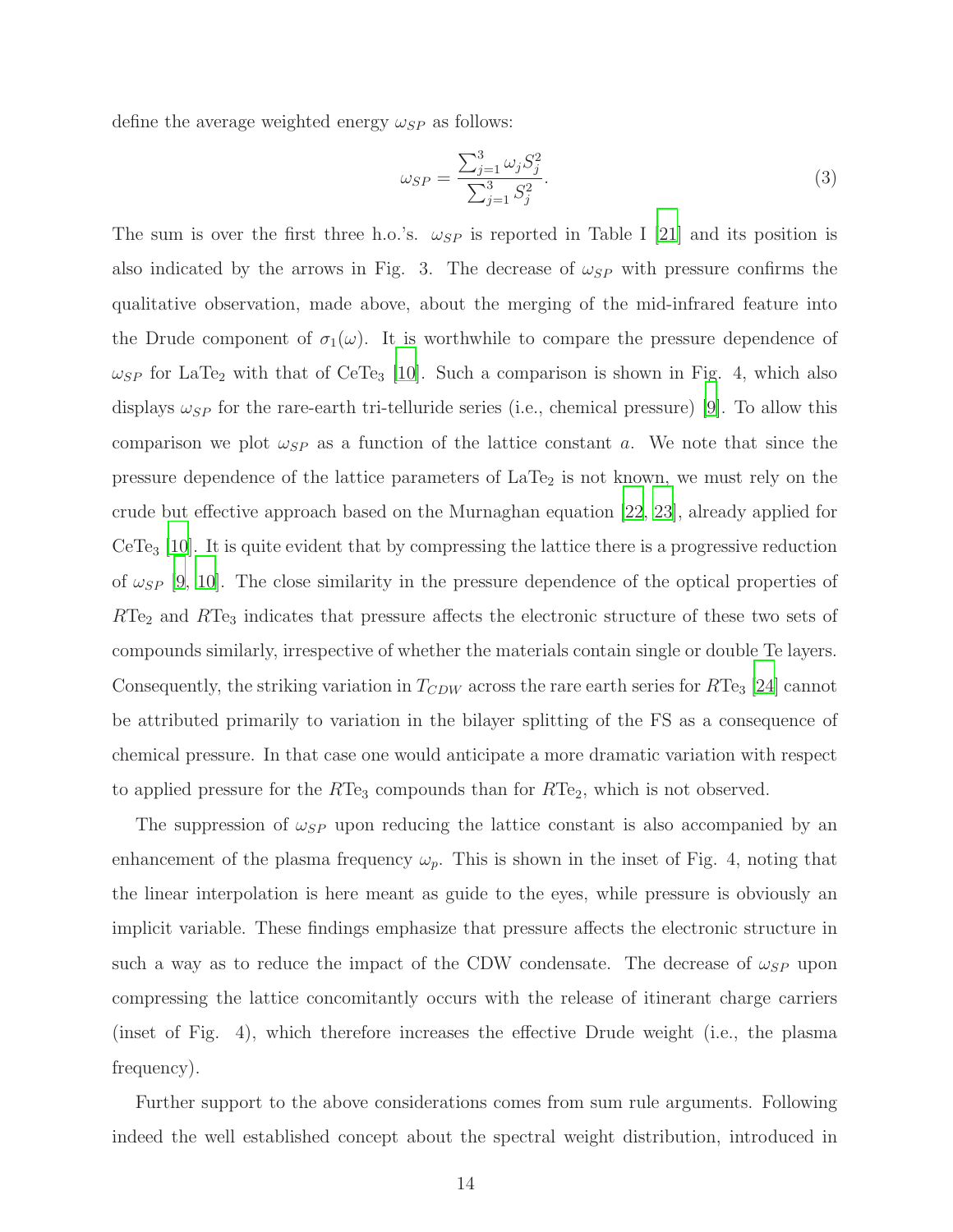

FIG. 4: (color online) Single particle peak energy  $\omega_{SP}$  as a function of the lattice constant a for LaTe<sub>2</sub>, CeTe<sub>3</sub> [\[10](#page-17-3)] and the RTe<sub>3</sub> series [\[9\]](#page-17-2). Inset: single particle peak energy  $\omega_{SP}$  versus plasma frequency  $\omega_p$  for LaTe<sub>2</sub>, as a function of pressure. Pressure is here an implicit variable.

our previous work on  $NbSe_3$  [\[25\]](#page-18-1) and then successfully applied on  $RTe_2$  and  $RTe_3$  as well [\[9](#page-17-2), [11\]](#page-17-4), we can define the ratio:

$$
\Phi = \omega_p^2 / (\omega_p^2 + \sum_{j=1}^3 S_j^2)
$$
\n(4)

between the Drude weight in the CDW state and the total spectral weight of the hypothetical normal state. This latter quantity is achieved by assuming that above  $T_{CDW}$  the weight of the single particle peak (i.e.,  $\sum_{j=1}^{3} S_j^2$  $j$ ) merges together with the Drude weight. Equation (4) tells us how much of FS survives in the CDW state and is not gapped by the formation of the CDW condensate.  $\Phi$  is displayed in Table I and turns out to generally increase upon compressing the lattice. This increase of  $\Phi$  with pressure is pretty much in trend with results on  $RTe_2$  [\[11](#page-17-4)] and  $RTe_3$  [\[9\]](#page-17-2) and emphasizes the lesser impact of the CDW on FS upon reducing the lattice constant.

The extension, achieved here, of the measurable spectral range up to  $1.1 \times 10^4$  cm<sup>-1</sup> is of great relevance for the assessment of the pressure dependence of the power-law behavior in  $\sigma_1(\omega)$  at  $\omega \ge \omega_{SP}$ . Figure 3 reports the best power-law  $\sigma_1(\omega) \sim \omega^{\eta}$  of LaTe<sub>2</sub> under pressure, in the spectral range above the CDW gap absorption. The exponents  $\eta$  are summarized in Table I, with an estimation-error of about  $\pm$  0.1. The values of  $\eta$  are very close to -1,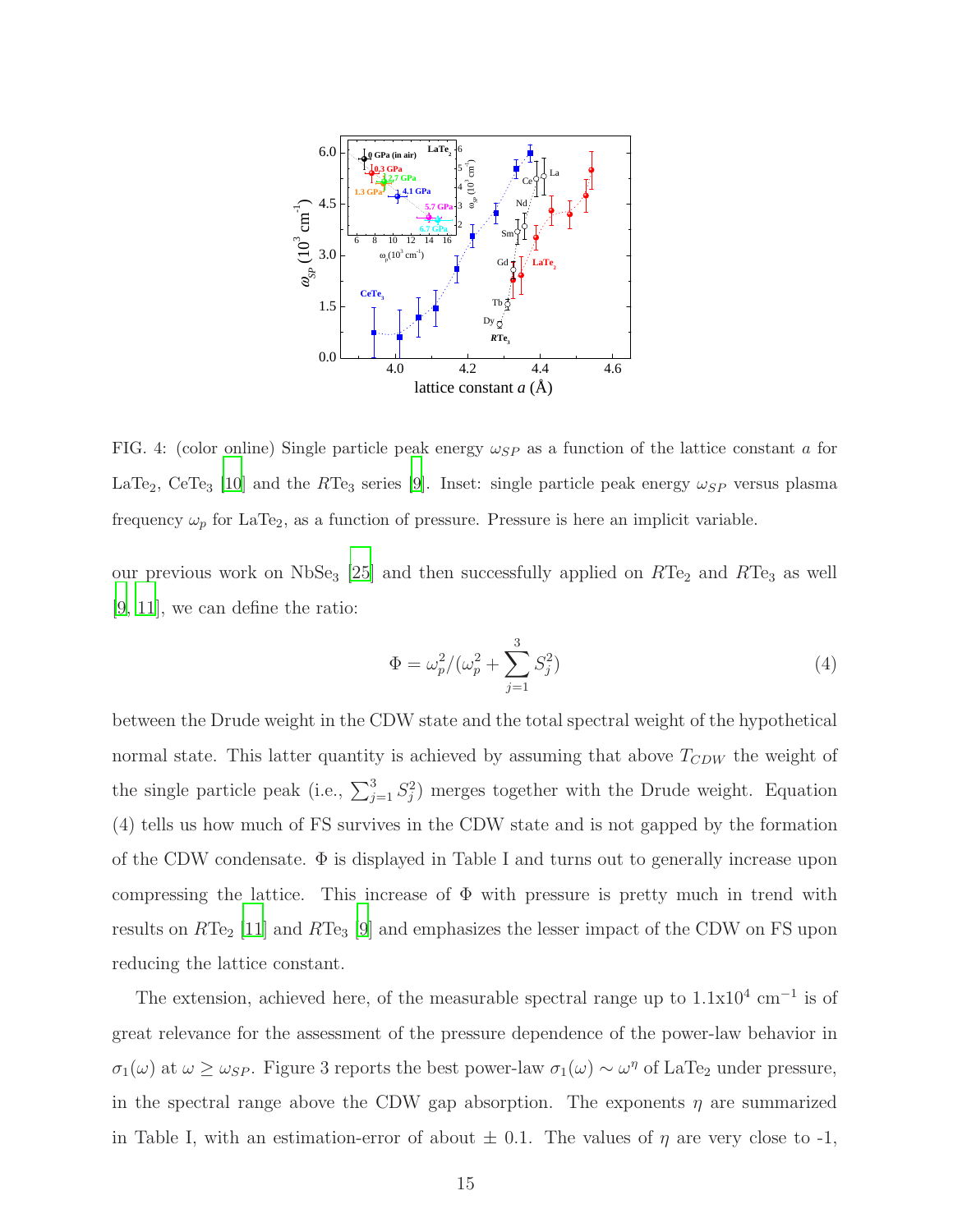which compare fairly well with the previous results on  $LaTe<sub>2</sub>$  and  $CeTe<sub>2</sub>$  [\[11](#page-17-4)], as well as on the  $RTe_3$  series at ambient pressure [\[9](#page-17-2)]. Even though we have seek the largest energy interval, for which such a power-law in  $\sigma_1(\omega)$  applies, in most cases though, it is appropriate for an energy range extending over less than a decade. This means that caution should be placed on the power-law behavior given the rather small frequency interval over which it is extracted. Nonetheless, the power-law in  $\sigma_1(\omega)$  is found within the spectral range originally covered by the  $R(\omega)$  measurements and it is independent from any extrapolation effects of  $R(\omega)$ . This is clearly demonstrated in the inset of Fig. 2b, where the power-law behaviors in  $\sigma_1(\omega)$  for the three different extrapolations of  $R(\omega)$  (inset of Fig. 2a) are in fact almost identical, giving the exponent  $\eta \sim -1.0 \pm 0.1$ .

Power-law behaviors are expected in a wealth of physical quantities, when confining electron in low dimensions and considering the effects of interactions. This occurs particularly in one dimension, because the direct electron-electron interaction is indeed unavoidable and the quasiparticle concept breaks down. The appropriate theoretical framework is based on the Tomonaga-Luttinger liquid scenario, for which the exponent  $\eta$  of the power-law is a measurement of the strength of interactions [\[26](#page-18-2)]. The clearest optical evidence for a Tomonaga-Luttinger liquid behavior has been achieved so far in the prototype one-dimensional organic Bechgaard salts [\[27](#page-18-3)]. A similar power-law decay of  $\sigma_1(\omega)$ , as seen in the organics at energies larger than the gap, is also predicted for the CDW state. If the Tomonaga-Luttinger liquid scenario is applicable to the rare-earth tellurides, it would give evidence for direct interaction between electrons, as source of Umklapp scattering [\[26](#page-18-2)], and would imply the non-negligible contribution of 1D correlation effects in the physics of these low-dimensional systems [\[26\]](#page-18-2). Moreover, values of  $\eta$  of about -1 might indicate that the rare-earth di-tellurides are close to the weakly interacting limit within the Tomonaga-Luttinger liquid framework [\[28\]](#page-18-4). The most puzzling finding, however, is the rather negligible pressure dependence of  $\eta$ . This would suggest that (1D) correlation effects do not change dramatically upon compressing the lattice. For the range of pressures considered, we might even speculate that compressing the lattice does not induce any remarkable dimensionality crossover.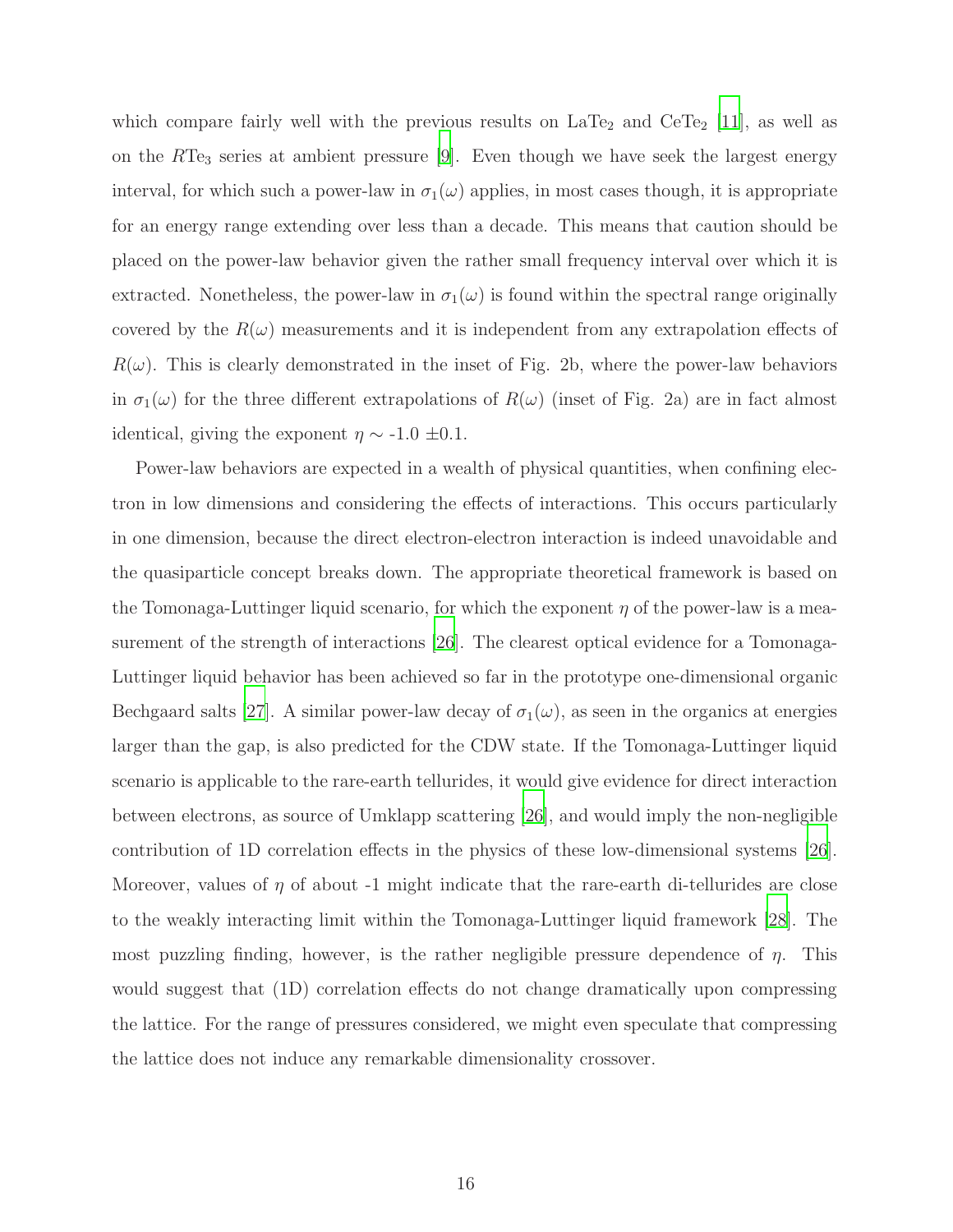#### V. CONCLUSIONS

We have reported the optical response of  $LaTe<sub>2</sub>$  under externally applied pressure, focusing our attention on the single particle peak excitation across the CDW gap. We were able to cover a rather large spectral range in the mid-infrared and to reach high pressures up to 7 GPa. These are important prerequisites in order to establish the progressive closing of the CDW gap and the enhancement of the Drude weight upon compressing the lattice. The investigated spectral range is broad enough to allow furthermore educated guesses on the issue to which extent the applied pressure may influence the effect of electron-electron interactions. It turns out that lattice compression moderately affects the electronic correlations in  $LaTe<sub>2</sub>$ .

#### Acknowledgments

The authors wish to thank J. Müller for technical help and T. Giamarchi for fruitful discussions. One of us (A.S.) wishes to acknowledge financial support from the Della Riccia Foundation. This work has been supported by the Swiss National Foundation for the Scientific Research within the NCCR MaNEP pool. This work is also supported by the Department of Energy, Office of Basic Energy Sciences under contract DE-AC02-76SF00515.

- <span id="page-16-1"></span><span id="page-16-0"></span>[1] R. Peierls, Quantum Theory of Solids, Clarendon Press, Oxford (1955).
- <span id="page-16-2"></span>[2] G. Grüner, *Density Waves in Solids*, Addison Wesley, Reading, MA (1994).
- [3] Strong Interactions in Low Dimensions, Eds. D. Baeriswyl and L. Degiorgi, Kluwer Academic Publishers, Dordrecht (2004).
- <span id="page-16-3"></span>[4] E. DiMasi, B. Foran, M.C. Aronson and S. Lee, Phys. Rev. B 54, 13587 (1996).
- <span id="page-16-4"></span>[5] M.H. Jung, A. Alsmadi, H.C. Kim, Y. Bang, K.H. Ahn, K. Umeo, A.H. Lacerda, H. Nakotte, H.C. Ri and T. Takabatake, Phys. Rev. B 67, 212504 (2003).
- <span id="page-16-5"></span>[6] K.Y. Shin, V. Brouet, N. Ru, Z.X. Shen and I.R. Fisher, Phys. Rev. B 72, 085132 (2005), and references therein.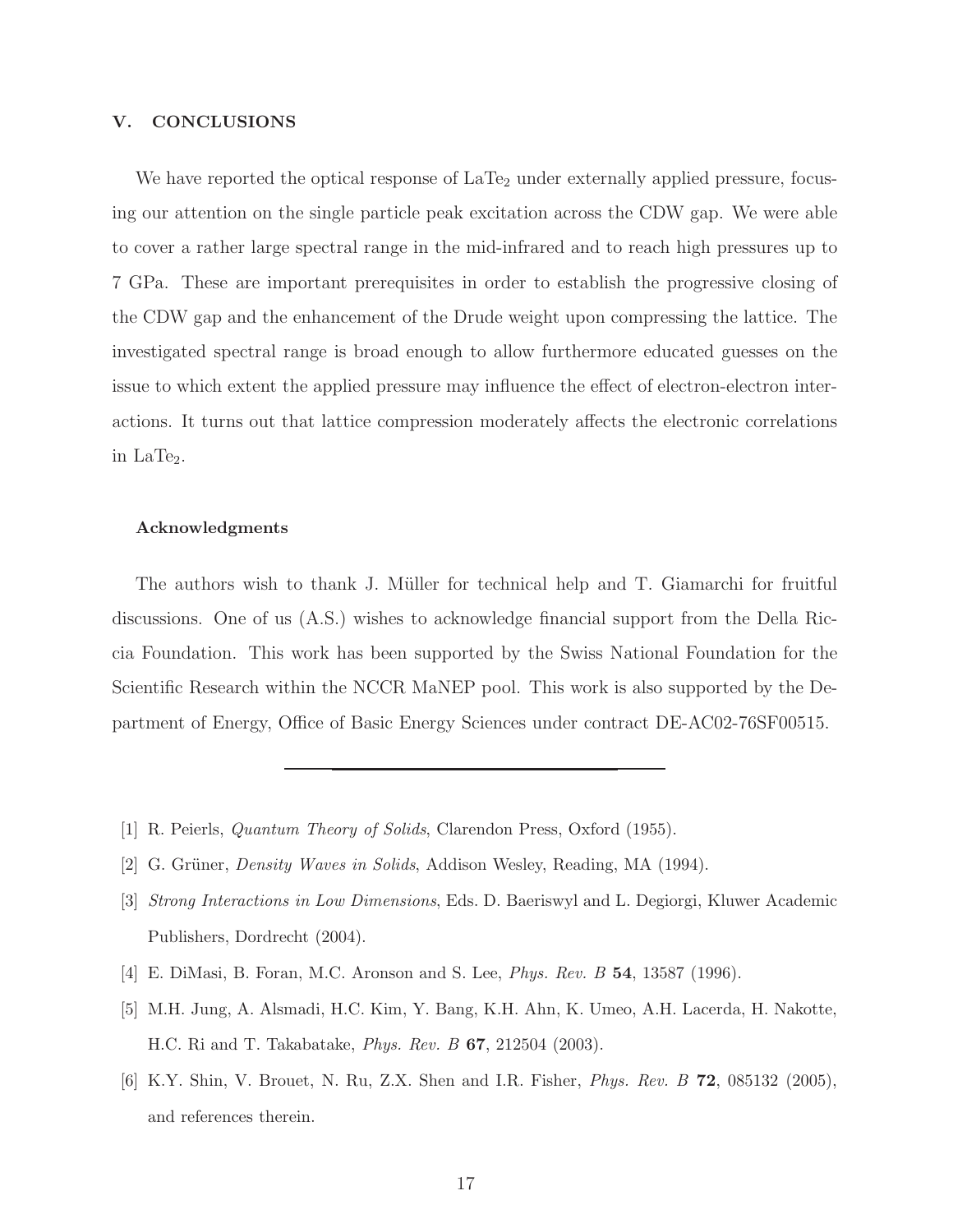- <span id="page-17-1"></span><span id="page-17-0"></span>[7] J.-S. Kang, C.G. Olson, Y.S. Kwon, J.H. Shim and B.I. Min, Phys. Rev. B 74, 085115 (2006).
- <span id="page-17-2"></span>[8] M.H. Jung, T. Ekino, Y.S. Kwon and T. Takabatake, Phys. Rev. B 63, 035101 (2000).
- [9] A. Sacchetti, L. Degiorgi, T. Giamarchi, N. Ru and I.R. Fisher, Phys. Rev. B 74, 125115 (2006).
- <span id="page-17-3"></span>[10] A. Sacchetti, E. Arcangeletti, A. Perucchi, L. Baldassarre, P. Postorino, S. Lupi, N. Ru, I.R. Fisher and L. Degiorgi, Phys. Rev. Lett. 98, 026401 (2007).
- <span id="page-17-4"></span>[11] M. Lavagnini, A. Sacchetti, L. Degiorgi, K.Y. Shin and I.R. Fisher, Phys. Rev. B 75, 205133 (2007).
- <span id="page-17-6"></span><span id="page-17-5"></span>[12] H.K. Mao, J. Xu and P.M. Bell, J. Geophys. Res. 91, 4673 (1986).
- [13] S. Lupi, A. Nucara, A. Perucchi, P. Calvani, M. Ortolani, L. Quaroni and M. Kiskinova, J. Opt. Soc. Am. B 24, 959 (2007).
- <span id="page-17-9"></span><span id="page-17-8"></span>[14] F. Wooten, Optical Properties of Solids, Academic Press, New York (1972).
- <span id="page-17-7"></span>[15] M. Dressel and G. Grüner, *Electrodynamics of Solids*, Cambridge University Press (2002).
- [16] The reflection coefficient for the experimental arrangement given by the sample and the diamond window of the DAC is defined by  $\hat{r} = (n' - \hat{n})/(n' + \hat{n})$  [\[15\]](#page-17-9),  $n' = 2.42$  being the refractive index of diamond [P. Dore *et al., Appl. Optics* 37, 5731 (1998)] and  $\hat{n}$  the complex refractive index of  $\text{LaTe}_2$  [\[11](#page-17-4)].
- <span id="page-17-11"></span><span id="page-17-10"></span>[17] A. Pashkin, M. Dressel and C. A. Kuntscher, Phys. Rev. B 74, 165118 (2006).
- [18] J.S. Plaskett and P.N. Schatz, *J. Chem. Phys.* **38**, 612 (1963).
- <span id="page-17-12"></span>[19] R.D. McDonald, Ph.D. thesis, Magdalen College, Oxford (2001).
- <span id="page-17-13"></span>[20] The change of  $\gamma_4$  implies a minor adjustment of the parameters of  $S_3^2$  and  $\gamma_3$  (strength and damping) of the third Lorentz h.o., leaving however the other ones unchanged. Apart from the obvious changes of  $R(\omega)$  above the upper limit of our measurement, the fit quality of  $R(\omega)$ remains outstanding in the measured spectral range.
- <span id="page-17-14"></span>[21] The single particle peak frequency  $\omega_{SP}$  (eq. (3)) does not change significantly as consequence of the three extrapolations of  $R(\omega)$  (inset of Fig. 2a) [\[20\]](#page-17-13). The same applies for the plasma frequencies  $\omega_p$ , which is totally unaffected by the shape of  $R(\omega)$  at high frequencies.
- <span id="page-17-15"></span>[22] F.D. Murnaghan, P. Natl. Acad. Sci. U.S.A. 30, 244 (1944).
- [23] From the phononic term  $\beta T^3$  in the specific heat  $(\beta = 8 \times 10^{-4} \text{ J/molK}^4$  [\[6](#page-16-5)]) we extract the